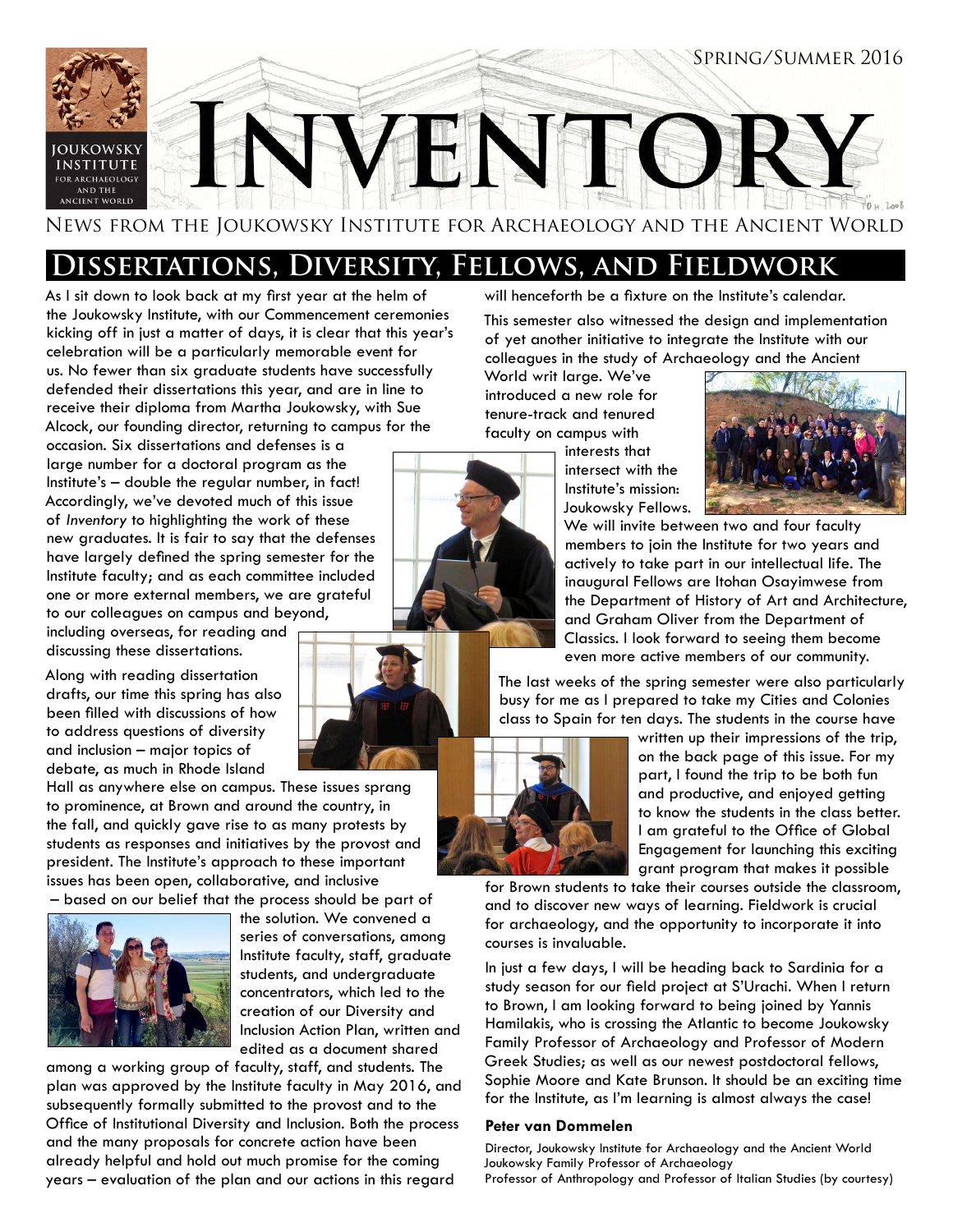#### **Linda M. Gosner**

*Mining Matters: Rural Communities and Industrial Landscapes in Roman Iberia (3rd Century BCE-2nd Century CE)*

Dr. Gosner's dissertation examines the social and economic impacts of Roman conquest on the mining industry in the Iberian Peninsula, the Roman province of *Hispania*. Although indigenous traditions of mining in Iberia dated back to at least 3,000 BCE, the scale of metal extraction increased dramatically following Roman conquest. Under



Roman rule, mining in Iberia contributed to an unprecedented scale of global atmospheric pollution, and Iberian metal ores and their products were distributed and used throughout the Roman Empire. Gosner's dissertation investigates the local impacts of these large-scale changes in the mining industry on the communities who lived and labored in industrial landscapes.

Drawing from archaeological and epigraphic evidence, Gosner investigates four major mining areas: Las Médulas, Cartagena/ Mazarrón, the Sierra Morena, and the Iberian Pyrite Belt. Using extant evidence from these industrial landscapes in comparative perspective, she investigates changes and continuities in landscape use, daily life in settlements and households, technology and labor organization, and economic interactions in mining communities. Through this analysis, she illustrates the impacts of empire in the everyday lives of those living mining communities, including indigenous people, slaves, immigrants, and Roman officials. This project highlights the complex relationship between imperialism, resource extraction, and local communities in the Roman Empire and it presents a framework for studying mining, community, and empire in other times and places in world history.

#### **Katherine B. Harrington**

*Home Economics: Domestic Production and Household Industry in* 

*Classical and Hellenistic Greece*

Dr. Harrington's dissertation examines the everyday lives of small-scale craft producers in mainland Greece and Crete during the Classical and Hellenistic periods (ca. 480-30 BCE). She examines how research questions regarding the domestic and political economies, the identity of craftspeople,



temporality and seasonality, and specialization and intensity can be fruitfully employed using Greek data at the scalar levels of the house and the neighborhood.

At the level of the house, Harrington investigates the social and economic roles of craft production and how that production was organized in relation to other household activities through three case studies: the Terracotta Factory in the Potters' Quarter of

Corinth, Bau Z in the inner Kerameikos of Athens, and House A at Nisi-Eleutherna on Crete. Widening scalar focus to the level of the neighborhood, she explores how domestic industry impacted community formation in four neighborhoods: the Corinthian Potters' Quarter, the Rachi Settlement at Isthmia, the neighborhood north of the agora at Olynthos, and the Industrial District of Athens.

Anne Hunnell Chen Visiting Assistant Professor of History of Art and **Architecture** 

Ultimately, Harrington argues that household industry was much more common than has previously been acknowledged and that households often used craft production dynamically and adaptably as a part of their wider economic strategies. Further, production in urban settings facilitated community formation through the transfer of technical knowledge and shared practices, including religious rites. This dissertation illuminates the ways in which these domestic productive units influenced larger social structures and were in turn impacted by them.

#### **Jessica C. Nowlin**

*Reorienting Orientalization: Intrasite Networks of Value and Consumption in Central Italy*

In her dissertation, Dr. Nowlin examines the local outcomes of increased economic interaction and culture contact in central

Italy during the first millennium BCE, a period that has been described traditionally as the "Orientalizing" period. Nowlin reorients the study of this period toward a fuller view of society, combining quantitative methods of archaeological analysis with anthropological theories of value, post-colonialism, and art historical approaches. She employs multivariate statistics and network

science in order to understand changes in funerary ritual from a bottom-up perspective.

Working from a diachronic perspective, Nowlin analyzes the funerary ritual at two sites in central Abruzzo (Fossa) and the coastal Adriatic (Campovalano). At Campovalano, the integration of a communal funerary feast is part of the invention of tradition, which was instituted by enmeshing this new practice among a series of both older traditions and markers of status and authority designed to legitimize the new practice. Fossa manages increased outside contact by folding imported objects into already existing practices, maintaining the prevailing funerary tradition with some modest expansion. Network analysis of decorative styles indicated that at Campovalano, imported imagery on feasting objects was physically transformed into a local style and deposited in centrally-positioned tombs, while new decorative motifs at Fossa were positioned on the exterior of tomb networks, which reflects their lack of general acceptance within the community. These methods have shown that although certain communities adopted new practices while incorporating local elements and traditions, other communities maintained substantial continuity even when encountering new ideas and practices.

Mary Beaudry Professor, Department of Archaeology, Boston **University** 

Margaret M. Andrews Visiting Assistant Professor of Classical Archaeology

Laurel Bestock Vartan Gregorian Assistant Professor of Archaeology and Egyptology & Assyriology

Sheila Bonde Chair, History of Art and Architecture Professor of History of Art and Architecture Professor of Archaeology

John F. Cherry Joukowsky Family Professor of Archaeology Professor of Classics; Professor of Anthropology

Müge Durusu-Tanriöver Visiting Assistant Professor of Archaeology

Brett Kaufman Postdoctoral Fellow in Archaeology

Miriam Müller Postdoctoral Fellow in Archaeology

Tate Paulette Postdoctoral Fellow in Archaeology

Jessica Porter Operations and Events Coordinator

Matthew Reilly Postdoctoral Fellow in Archaeology

Felipe Rojas Assistant Professor of Archaeology and Egyptology & Assyriology

Andrew Scherer Assistant Professor of Anthropology and Archaeology

Sarah F. Sharpe Manager, Finance and Administration

Peter van Dommelen Director, Joukowsky Institute for Archaeology Joukowsky Family Professor of Archaeology Professor of Anthropology and Italian Studies

# **Five New Doctors (and One Master) of Archaeology Faculty and Staff**

#### **Clive Vella**

*The Diminishing Collective: Inequality and Social Complexity in Later Central Mediterranean Prehistory*

Dr. Vella's dissertation investigates the origins and variable nature of inequality in pre-hierarchical Central Mediterranean communities between the 4th and 1st millennia BC. The arguments for this study are dual. First, all human societies struggle in some way with inequality. Second, archaeology has to divest itself from problematic assumptions that only expect evidence of inequality in settings of considerable hierarchical division. To explain the origins of inequality and its continued presence over time,



Vella argues that inequality was largely hidden by a false sense of collectivity. Individuals, seeking to control others in a pre-hierarchical context, were only able to assert their power by emphasizing the collective nature of their settings, despite clear indications of manipulation and exploitation of their peers.

To best tackle these arguments, this study examines the Central Mediterranean region through five intersecting "avenues": the Mediterranean as a marine and terrestrial space, broad distribution networks, limited production of certain ideological objects, burial customs and rituals, and the variable monumentality found across this region. Overall, the sense of a collective was being manipulated by individuals seeking to hold power because it was easier to project a false sense of collectivity than outrightly stress the power of an individual over others.

#### **Robert S. Weiner**

### *The Archaeology and Mythology of Gambling at Chaco Canyon*

Mr. Weiner's thesis combines evidence from archaeology, mythology, and ethnography to suggest that gambling was a key

social practice at the ancient ceremonial center of Chaco Canyon in northwestern New Mexico (AD 850-1180). Oral traditions of the descendent Pueblo and Navajo Indians describe gaming and gambling at Chaco, though little scholarship up to this point has seriously considered the possibility that these stories reflect historical practices. One aspect of Weiner's research involved performing a structural analysis comparing different versions of Pueblo and Navajo



gambling myths that have appeared in print over the last century to determine shared themes between them and derive elements of a potential source version of the story. He also traveled to the American Museum of Natural History in New York and Smithsonian Institution in Washington, DC to analyze 248 gambling artifacts from Chacoan sites including kick sticks, dice, and shinny sticks. Ethnographic accounts of Native American societies show that gambling was not the recreational leisure activity of today, but rather an important ceremonial, economic, social, and political practice that facilitated the exchange of goods, playing out of rivalries, war and rain divination, and intergroup interaction.

#### **Additional Doctoral Dissertation and Undergraduate Honors Theses:**

**Emanuela Bocancea:** Ad Fines Imperii: *The Roman Army in Dacia and Arabia (2nd-3rd Centuries CE)*

**Nathan C. Lovejoy:** *Monumental Memories and Engagements with the Past: The Reception of Anatolian Tumuli from the Archaic Period to the Present* **Monica J. Roth:** *Anabaptists in America: A Multidisciplinary Approach to 18th* 

*Century Palatine Mennonite Migration to Pennsylvania*







The Joukowsky Institute is delighted to announce the successful defense of five doctoral dissertations, and one master's thesis, this spring – and Dr. Müge Durusu-Tanrıöver defended her dissertation in December 2015.

Gina Borromeo Curator, Rhode Island School of Design Museum

Beshara Doumani Joukowsky Family Professor of Modern Middle East History; Professor of History; Director of Middle East Studies, Brown University

David Elitzer Class of 2017, Brown University

Susan Ashbrook Harvey Willard Prescott and Annie McClelland Smith Professor of Religious Studies, Brown University

Martha Sharp Joukowsky Professor Emerita, Brown University

Gil Stein Director, The Oriental Institute, University of Chicago

Jennifer Thum Doctoral Candidate in Archaeology and the Ancient World, Brown University

Peter van Dommelen Director, Joukowsky Institute for Archaeology, Brown University

## **Advisory Committee**